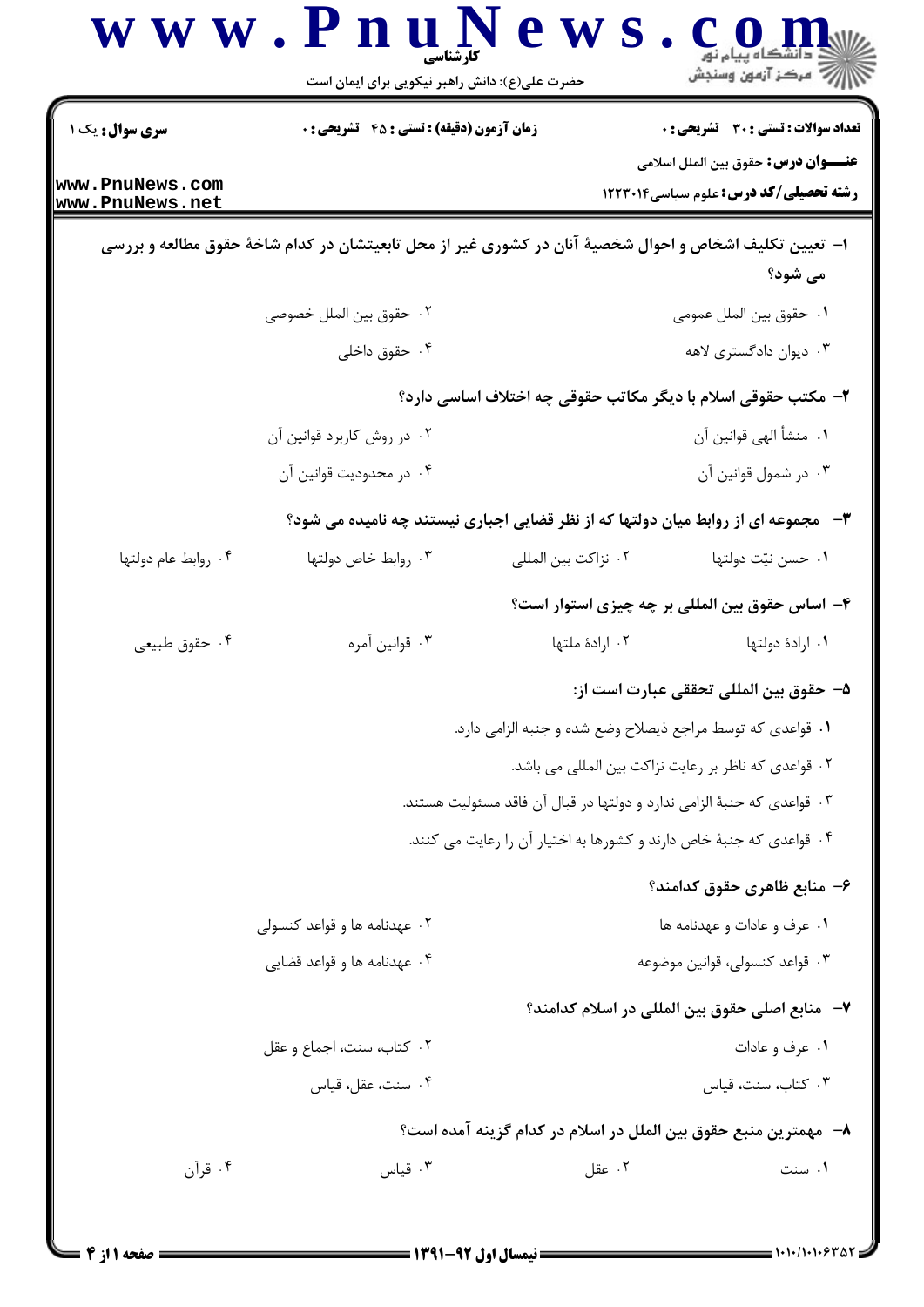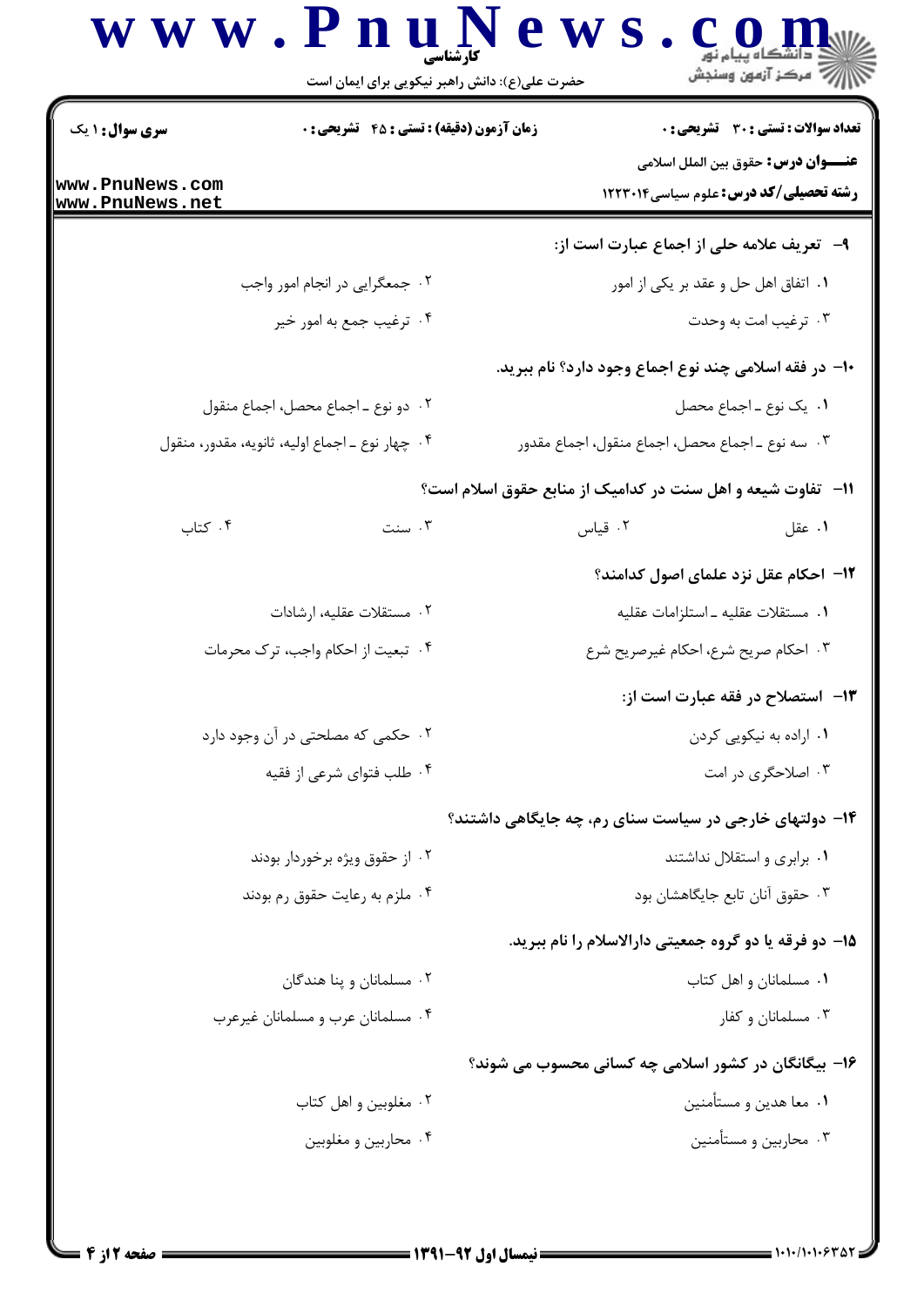| <b>سری سوال : ۱ یک</b>             | <b>زمان آزمون (دقیقه) : تستی : 45 تشریحی : 0</b>                                                                    |                   | <b>تعداد سوالات : تستی : 30 ٪ تشریحی : 0</b>                                                |  |
|------------------------------------|---------------------------------------------------------------------------------------------------------------------|-------------------|---------------------------------------------------------------------------------------------|--|
| www.PnuNews.com<br>www.PnuNews.net |                                                                                                                     |                   | <b>عنــــوان درس:</b> حقوق بين الملل اسلامي<br><b>رشته تحصیلی/کد درس:</b> علوم سیاسی1۲۲۳۰۱۴ |  |
|                                    | ۱۷– دارالاسلام ازنظردانشمندان قرن۱۳ تبلوری از دو مشخصه بود. این دو مشخصه را نام ببرید.                              |                   |                                                                                             |  |
| ۰۴ دولت و حاکمیت                   | ۰۳ سرزمین و جمعیت                                                                                                   | ۰۲ دولت و جمعیت   | ۰۱ دولت و سرزمین                                                                            |  |
|                                    |                                                                                                                     |                   | ۱۸– در حقوق بین الملل امروز ، چه مکاتبی وجود دارد؟                                          |  |
|                                    |                                                                                                                     |                   | <mark>۱.</mark> مکتب انگلو ساکسون ، مکتب حقوقی مدون ، مکتب اسلام                            |  |
|                                    |                                                                                                                     |                   | ۰۲ مکتب حقوقی مدون ، مکتب اسلام ، مکتب روم                                                  |  |
|                                    |                                                                                                                     |                   | ۰۳ مکتب انگلو ساکسون، مکتب اسلام ، مکتب یونان                                               |  |
|                                    |                                                                                                                     |                   | ۰۴ مكتب يونان، مكتب روم ، مكتب اسلام                                                        |  |
|                                    |                                                                                                                     |                   | <b>۱۹</b> - حاکمیت مطلق عبارت است از :                                                      |  |
|                                    | ۰۲ قدرت فزاینده در کشور                                                                                             |                   | ۰۱ قدرت مطلق بي قيد و شرط                                                                   |  |
|                                    | ۰۴ قدرتمندی دولت                                                                                                    |                   | ٠٣ حاكميت اجبارى                                                                            |  |
|                                    | +۲- هرگاه شناسایی یکی از شرایط لازم برای تکوین دولت باشد و بدون آن، دولت نتواند از نظر حقوق بین الملل موجودیت یابد، |                   | اینگونه شناسایی در چارچوب چه تئوری قرار دارد؟                                               |  |
| ۰۴ تئوري قانوني                    | ۰۳ تئوري استيمسون                                                                                                   | ۰۲ تئوري اعلامي   | ۰۱ تئوري تأسيسي                                                                             |  |
|                                    | <b>۲۱</b> – هدف قر آن ازاقراربه مشروعیت معاهدات چیست؟                                                               |                   |                                                                                             |  |
|                                    |                                                                                                                     |                   | ۰۱ گسترش معارف ديني                                                                         |  |
|                                    |                                                                                                                     |                   | ۰۲ برقراری صلح و همزیستی مسالمت آمیز                                                        |  |
|                                    | ۰۳ احترام به حقوق ضعیفان و جلوگیری از اعتلا و تجاوز به حقوق آنان                                                    |                   |                                                                                             |  |
|                                    |                                                                                                                     |                   | ۰۴ دستیابی به اهداف دینی و جلب منافع مسلمانان                                               |  |
|                                    | ٢٢– اولین معاهدةسیاسی مسلمانان با غیرخود کدام است؟                                                                  |                   |                                                                                             |  |
|                                    | ۰۲ معاهدهٔ عقبه اولی                                                                                                |                   | ٠١. معاهدة صلح حديبيه                                                                       |  |
|                                    | ۰۴ معاهده با مسيحيان نجران                                                                                          |                   | ۰۳ معاهده با يهوديان مدينه                                                                  |  |
|                                    |                                                                                                                     |                   | ۲۳– یکی از شرایط اصلی انعقاد معاهده در اسلام، اهلیت است. اهلیت عبارت است از:                |  |
| ۰۴ پايبندي دو جانبه                | ۰۳ وفاي به عهد و پيمان                                                                                              | ۰۲ حرّيت و اختيار | ٠١ حريت. كمال و اختيار                                                                      |  |